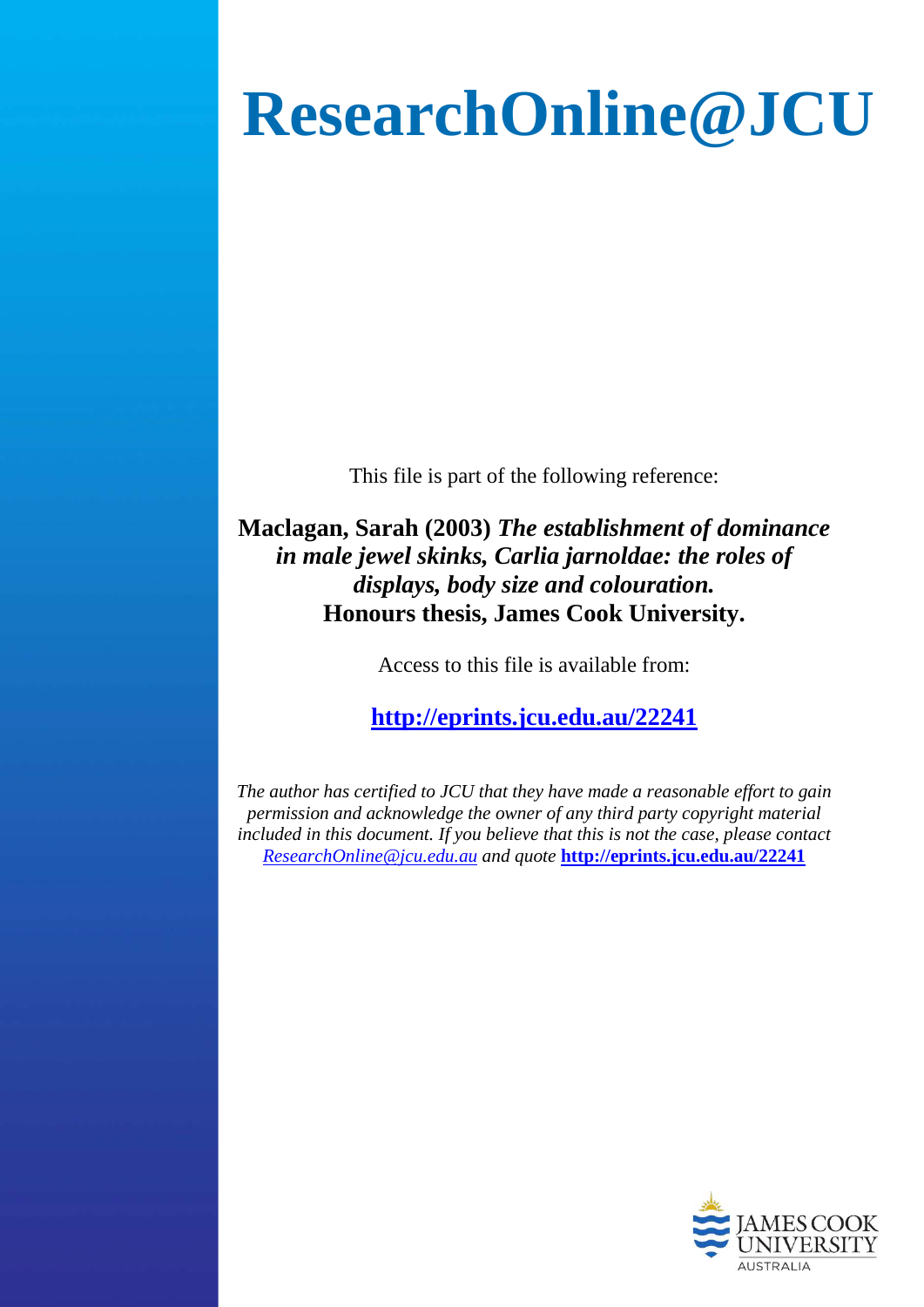## **The establishment of dominance in male jewel skinks,** *Carlia jarnoldae***: the roles of displays, body size and colouration**

Thesis submitted by Sarah Maclagan in partial fulfilment of the requirements for the Degree of Bachelor of Science with Honours in the School of Tropical Biology at James Cook University.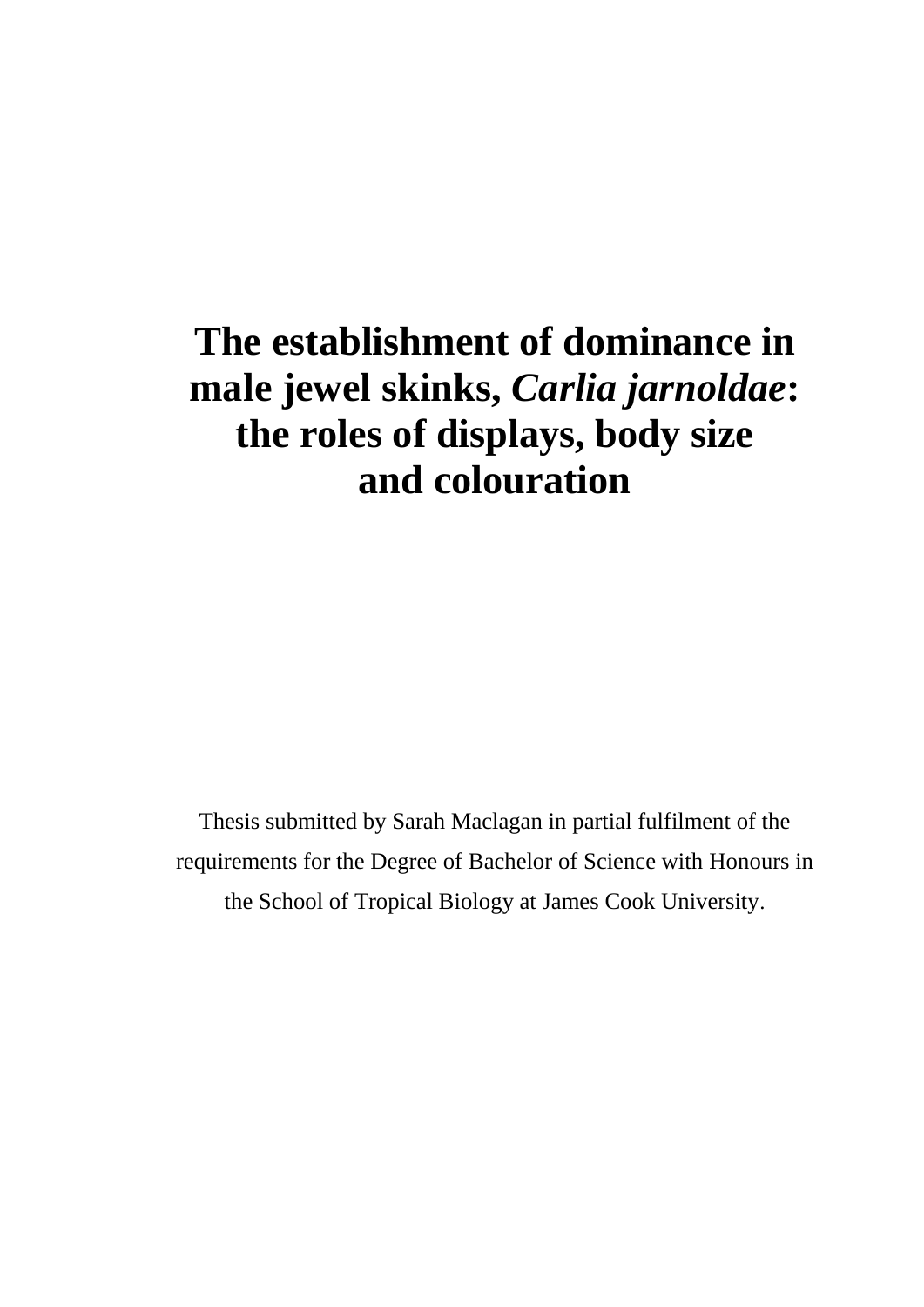

Male *Carlia jarnoldae*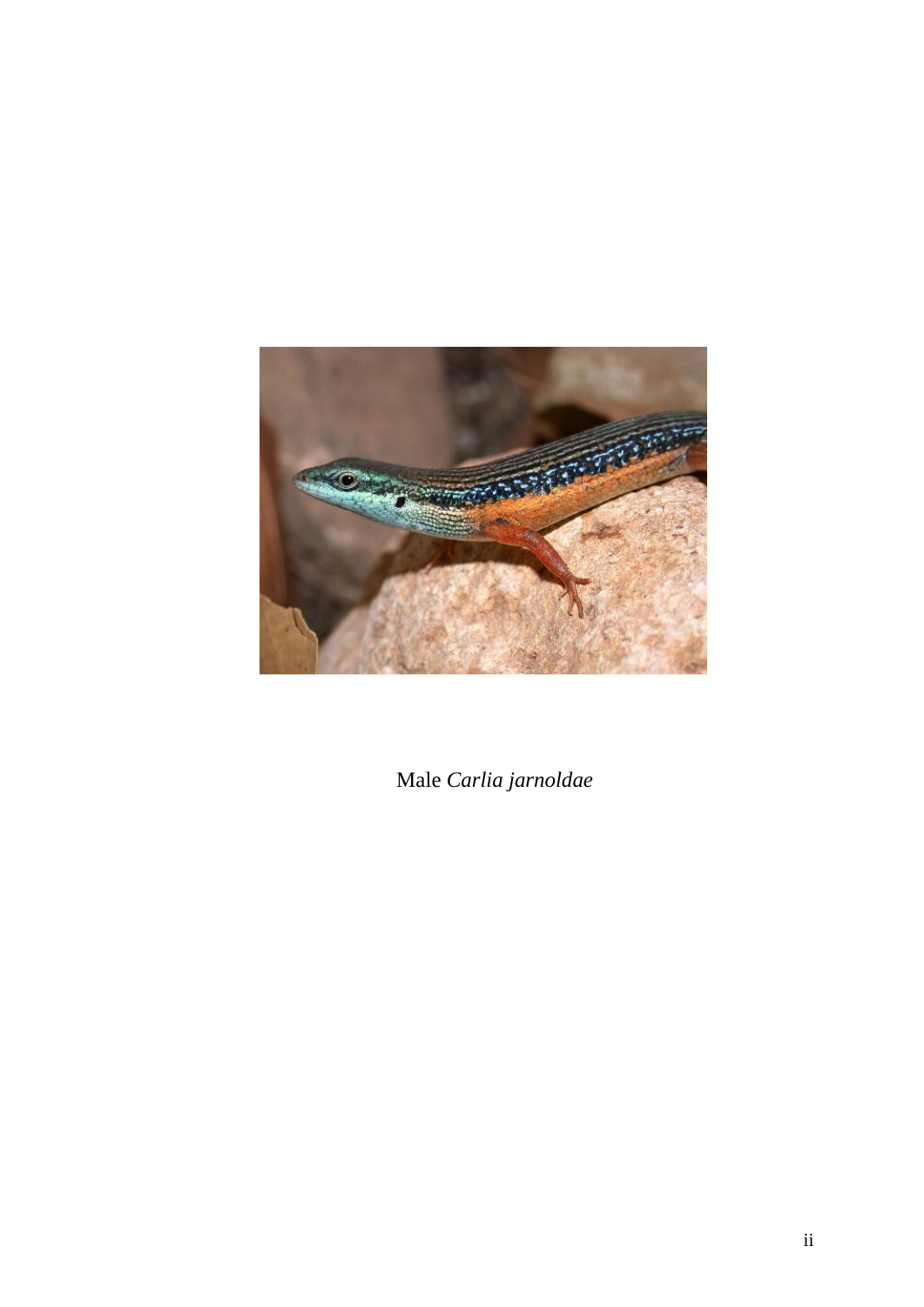#### **STATEMENT OF ACCESS**

I, the undersigned, the author of this thesis, understand that James Cook University will, one year after the submission deadline, make it available for use within the University Library and, by microfilm or other photographic means, allow access to users in other approved libraries. All users consulting this thesis will have to sign the following statement:

"In consulting this thesis I agree not to copy or closely paraphrase it in whole or in part without the written consent of the author; and to make proper written acknowledgement for any assistance which I have obtained from it."

Prior to that time, I hereby restrict the use and any form of publication of the data incorporated in this thesis.

Users of this thesis are advised that the policy for preparation and acceptance of Honours theses does not guarantee that they are entirely free of inappropriate analyses or conclusions. Users may direct enquiries regarding particular theses to the relevant school head.

19/08/2003

…..………………………... ………………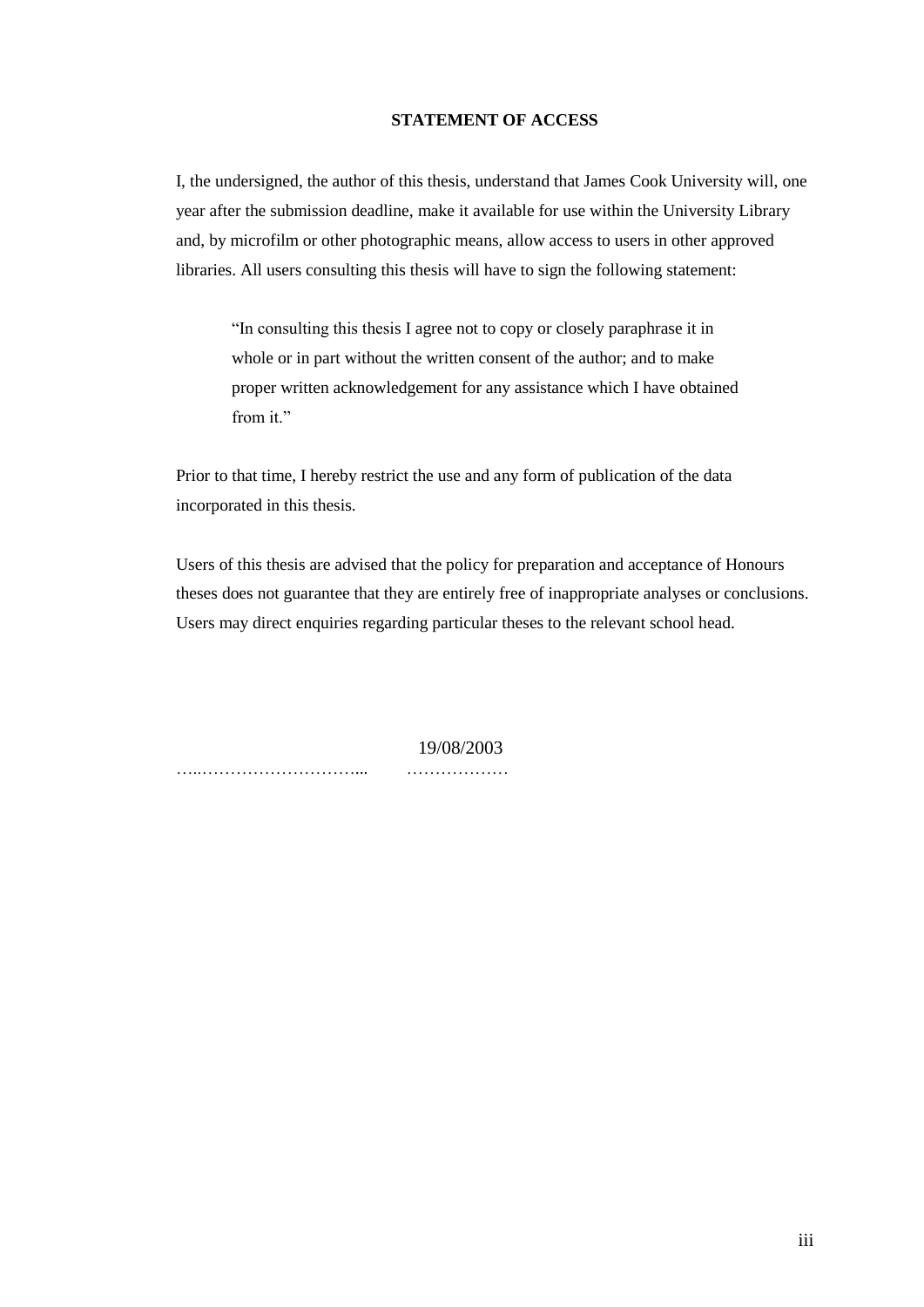#### **DECLARATION**

I declare that this thesis is my own work and has not been submitted in any form for another degree or diploma at any university or other institution of tertiary education. Information derived from the published or unpublished work of others has been acknowledged in the text and a list of references is given.

 19/08/2003 ………..………………….... ………………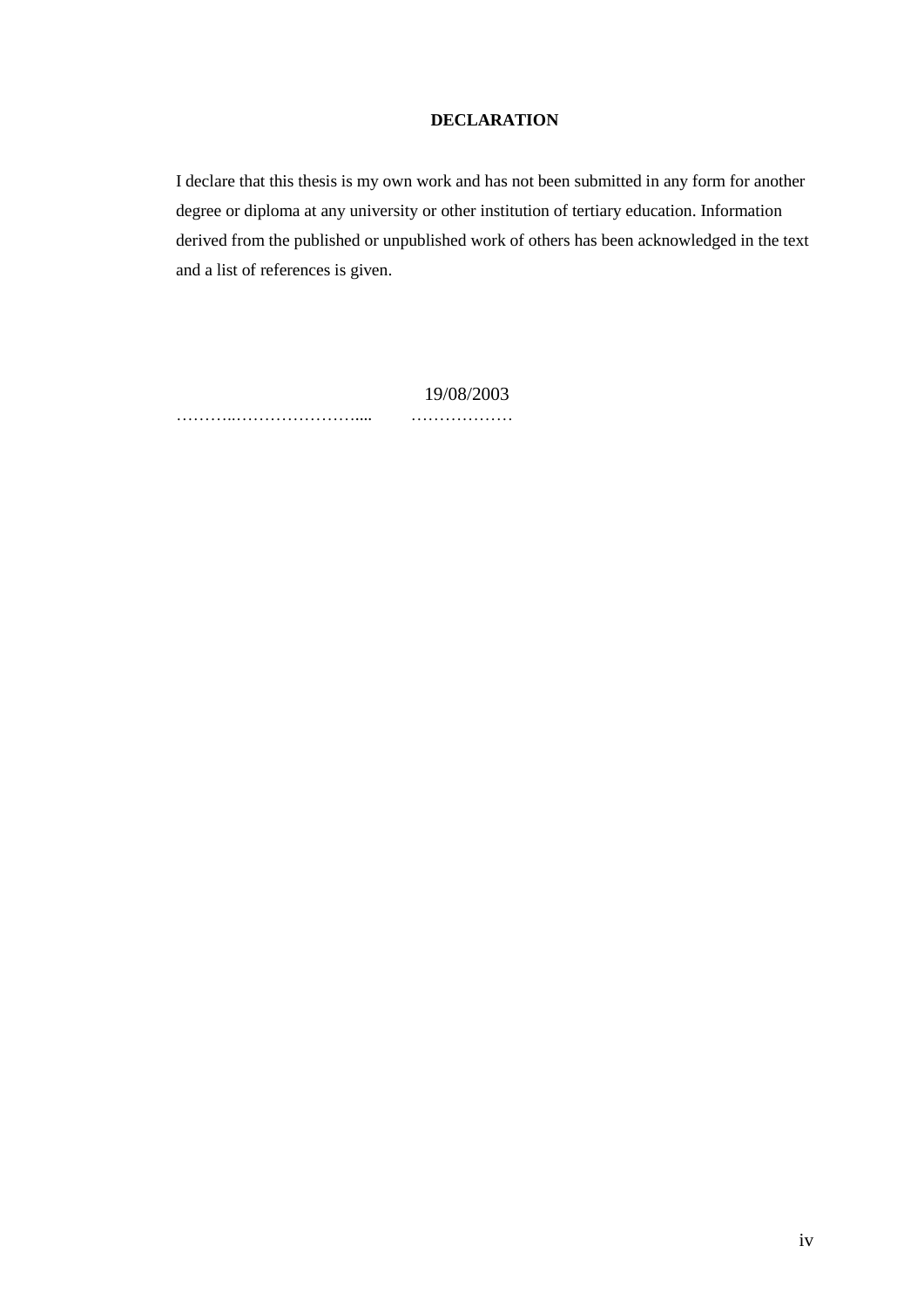#### **ACKNOWLEDGEMENTS**

I would like to thank all of the people who made things easier for me this year, both academically and emotionally:

To my supervisors, Lin Schwarzkopf and Ross Alford, for all of their ideas and guidance throughout the planning, designing, and carrying out of the project(s). To Lin, for always making herself available to me, and for reassuring me that everything was okay. To Ross, for teaching me lots of great tricks in Excell, and for long-distance statistical help from the US. Thankyou both also for your prompt last-minute draft-readings and support.

To Nicola Peterson, for her invaluable help during the early stages, showing me the ropes, and making the frog-lizard transition mercilessly smooth.

To my dad, Ian Maclagan, for saving me many tedious hours of clicking the mouse and developing RSI, by writing a program to extract the raw data into a manageable form.

To Sara Townsend, for her good ideas and counselling sessions throughout the year, and for helping me with the references.

To Jason Schaefer, Haley Dingfelder, Kyoko Oshima, and Carryn Manicom, for helping me catch lizards.

To Rob Gegg, for help building the observation blinds.

To Vince Pullella and Gordon Bailey, for computer support.

To Justin Marshall from the University of Queensland, for scanning the painted chips.

To Steven Fleiss, Krisztina Szabo, Lauren Stewart, and everyone from the herpetology lab (Sara Townsend, Kay Bradfield, Mirza Kusrini, Doug Woodhams, Nicole Kenyon and Jodi Rowley) for friendship and support.

To my wonderful family, for their unconditional love and support throughout all the years, but for this year in particular.

And finally, to my darling partner, Ant Backer, for being by my side through the worst of it, and for helping in more ways than I could list.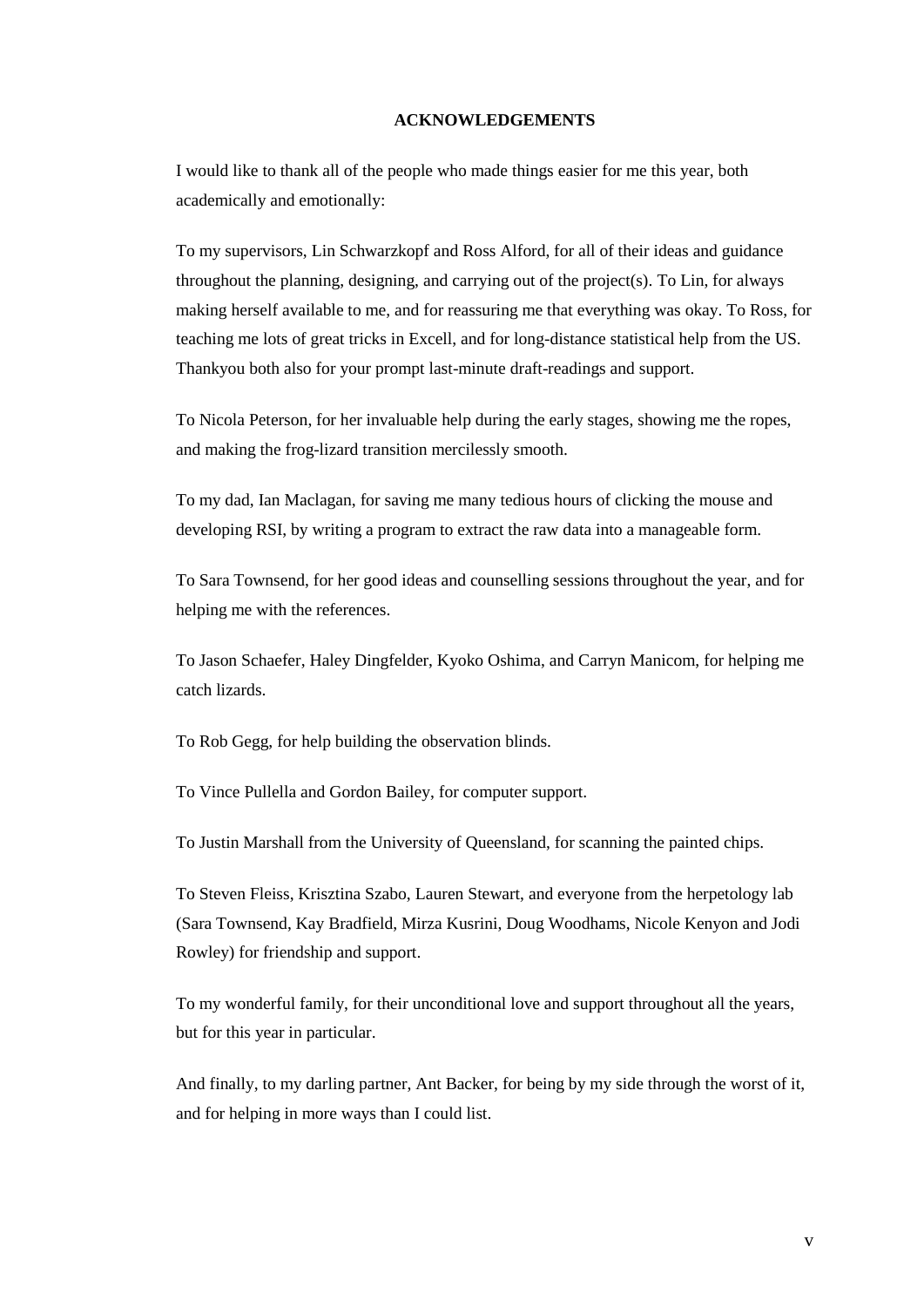#### **ABSTRACT**

During the establishment of social relationships, many animals use displays to communicate about fighting ability or territory holding capacity. Typically, scincid lizards are cryptically coloured, and thought to have rudimentary social behaviour not involving contests or territoriality. Male jewel skinks (*Carlia jarnoldae*), however, exhibit bright colouration, use relatively complex social displays, and appear to be territorial. I examined the social and physical contexts of displays used during the establishment of dominance between pairs of males in experimental enclosures. I also determined whether body size, the colour (i.e., hue, value, chroma) of three colour patches (green-blue throat, blue dorso-lateral spots and orange flanks), or the size of the orange flank patch were associated with dominance, and tested the prediction of "sequential assessment game" theory that contests should be more escalated when opponents are most similar in body size or colour area. In my experimental enclosures, the lizards almost always (26/33) formed dominant-subordinate relationships within the first 48 hours of contact. Head bobbing and tail waving appear to be important means of opponent assessment in this species, as lizards spent more time engaging in these displays when they first interacted than a day later. Dominants displayed significantly more than subordinates on both observation days. The lizards displayed most in environmental contexts that maximised their conspicuousness, i.e., head bobs and tail waves both occurred more often on a raised platform, in the centre of the enclosure, and in the sun, whereas tail waving, which is the most conspicuous behaviour, also occurred frequently on the flat sandy substrate of the enclosures. Displaying on raised surfaces, in central locations, and in the sun probably enhances the efficiency of communication of specific displays. found that body size was a very strong predictor of dominance in *C. jarnoldae*, but that the colours of the three patches were not. A trend for dominants to have larger orange patches relative to their body size than did subordinates approached significance, suggesting that colour patch size may also influence the outcome of dominance relationships. Orange patch size may be more important in nature, acting as a long-distance visual cue to territory ownership and fighting ability, allowing individuals to avoid escalated conflicts by assessing each other from afar. Contrary to the predictions of the sequential assessment game, escalation increased rather than decreased with the difference between opponents in body mass, and did not decrease over time, suggesting that dominant male jewel skinks will not tolerate intruders within their territory, and continue to escalate contests even with repeated intrusions by the same individual. In general, male *Carlia jarnoldae* use displays to communicate with conspecifics, and form social relationships that give the dominant individual priority of access to shelter and display sites. Body size is an important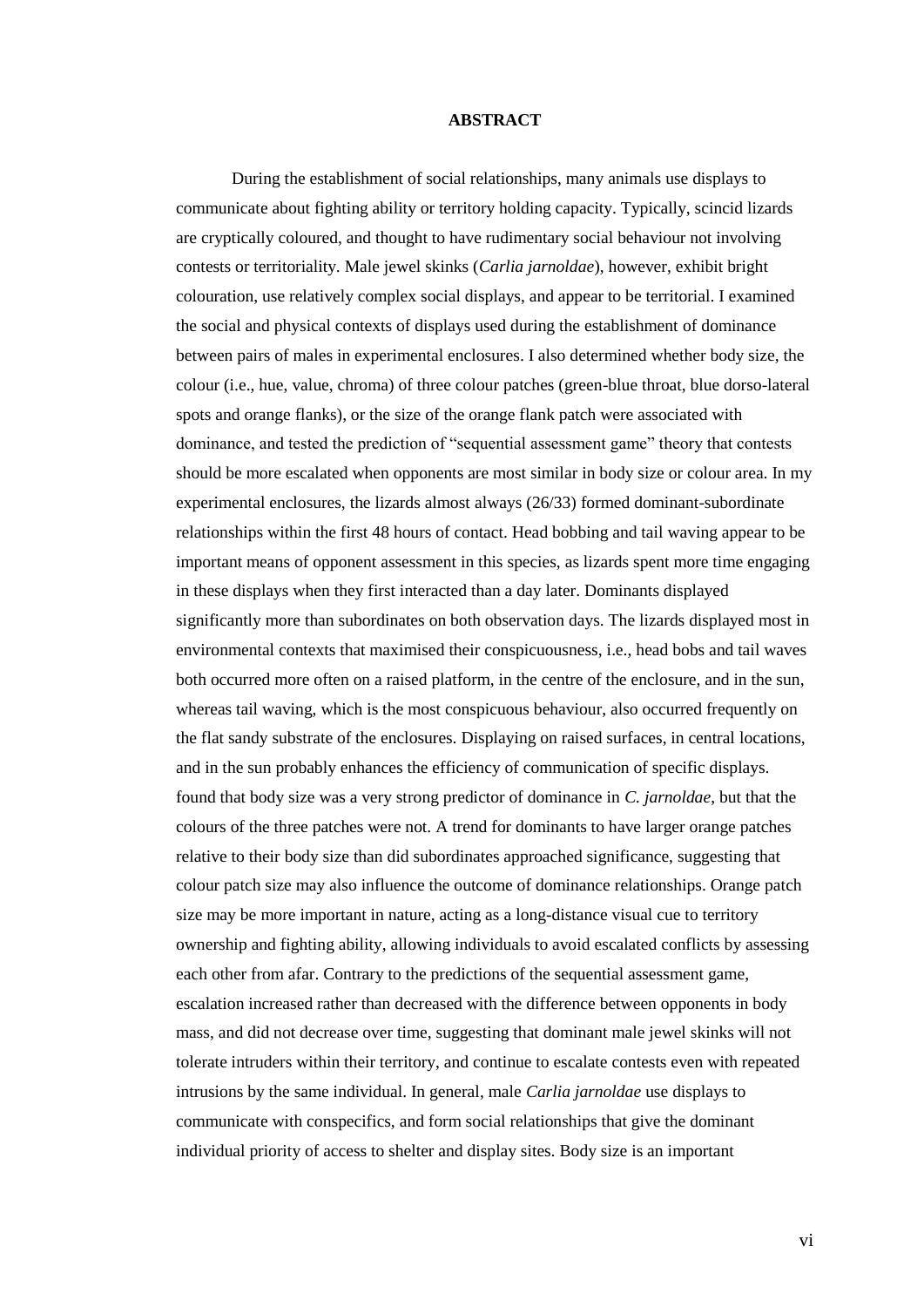determinant of the outcome of contests, and orange colour patch size may be a cue allowing assessment of body size in this species. Dominant individuals do not tolerate intruders, suggesting that these species are territorial in nature. Thus, *Carlia jarnoldae* do not fit the typical pattern for skinks, but are more similar to other taxa of lizards that are highly social and territorial.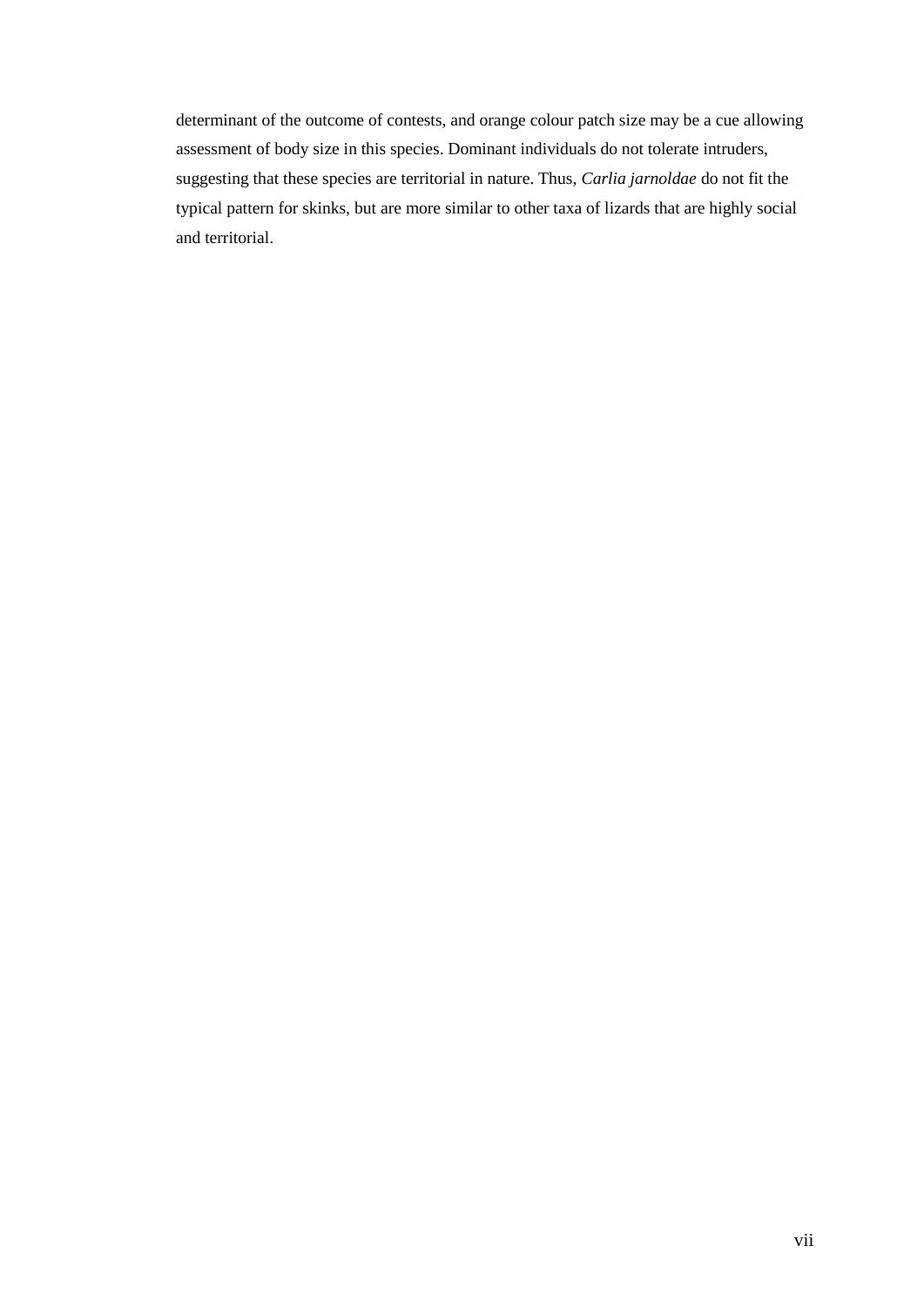|                                                                                                                                    | Page         |
|------------------------------------------------------------------------------------------------------------------------------------|--------------|
| <b>Statement of Access</b>                                                                                                         | iii          |
| Declaration                                                                                                                        | iv           |
| Acknowledgements                                                                                                                   | $\mathbf{V}$ |
| Abstract                                                                                                                           | Vİ.          |
| <b>Table of Contents</b>                                                                                                           | viii         |
| <b>List of Tables</b>                                                                                                              | ix           |
| List of Figures                                                                                                                    | X            |
| Glossary                                                                                                                           | xii          |
| Literature Review: Hedging One's Parental Bets                                                                                     | 1            |
| Introduction                                                                                                                       | 18           |
| <b>Chapter One:</b><br>Display behaviours and the establishment of dominance in male<br>jewel skinks, Carlia jarnoldae.            |              |
| Summary                                                                                                                            | 22           |
| Introduction                                                                                                                       | 22           |
| Methods                                                                                                                            | 24           |
| Results                                                                                                                            | 30           |
| Discussion                                                                                                                         | 40           |
| The roles of body size and colour during the establishment of<br>Chapter Two:<br>dominance in male jewel skinks, Carlia jarnoldae. |              |
| Abstract                                                                                                                           | 50           |
| Introduction                                                                                                                       | 50           |
| Methods                                                                                                                            | 52           |
| <b>Results</b>                                                                                                                     | 56           |
| Discussion                                                                                                                         | 59           |
| <b>Chapter Three: Final Report</b>                                                                                                 |              |
| Introduction                                                                                                                       | 66           |
| <b>General Methods</b>                                                                                                             | 67           |
| Analysis, Results & Discussion                                                                                                     | 72           |
| Summary and Conclusion                                                                                                             | 79           |
| <b>Literature Cited</b>                                                                                                            |              |
| <b>Literature Review</b>                                                                                                           | I            |
| Introduction                                                                                                                       | VI           |
| <b>Chapter One</b>                                                                                                                 | <b>VIII</b>  |
| <b>Chapter Two</b>                                                                                                                 | XI           |
| <b>Final Report</b>                                                                                                                | <b>XIV</b>   |

#### **TABLE OF CONTENTS**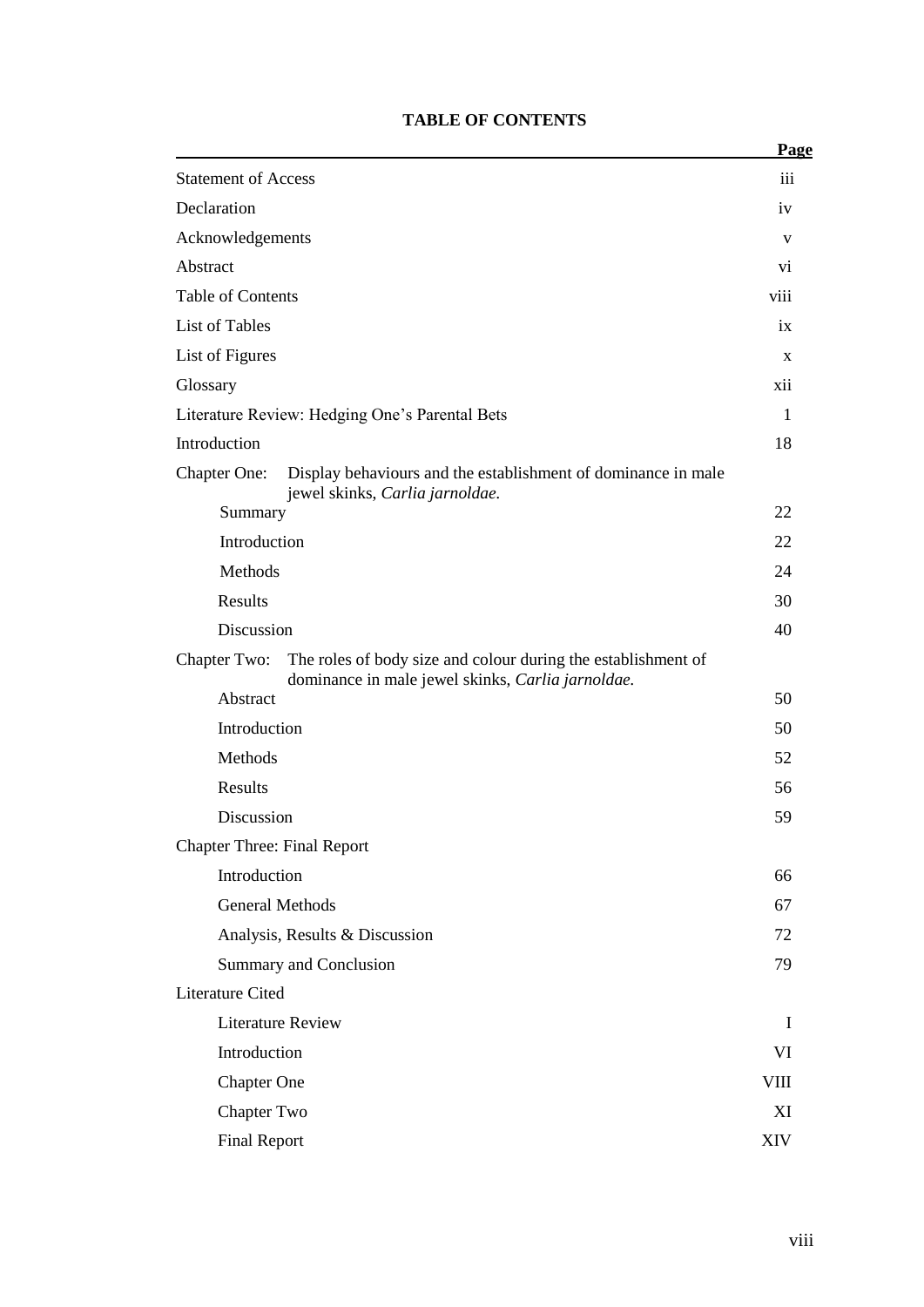|  |  | <b>LIST OF TABLES</b> |
|--|--|-----------------------|
|--|--|-----------------------|

|                   |                                                                   | <b>Page</b> |
|-------------------|-------------------------------------------------------------------|-------------|
| <b>CHAPTER 1:</b> |                                                                   |             |
| Table 1:          | Comparisons of behaviour and contest escalation between days 1    | 33          |
|                   | and 2, using non-parametric multivariate paired difference tests  |             |
|                   | and Wilcoxon's Signed Ranks tests.                                |             |
| Table 2:          | Comparisons of behaviour of dominant and subordinate individuals, | 35          |
|                   | using non-parametric multivariate paired difference tests and     |             |
|                   | Wilcoxon's Signed Ranks tests.                                    |             |
| Table 3:          | Hierarchical non-parametric multivariate paired difference tests  | 41          |
|                   | comparing observed and expected rates and durations of behaviours |             |
|                   | on different substrates.                                          |             |
| Table 4:          | Hierarchical non-parametric multivariate paired difference tests  | 41          |
|                   | comparing observed and expected rates and durations of behaviours |             |
|                   | under different light levels.                                     |             |
| Table 5:          | Hierarchical non-parametric multivariate paired difference tests  | 41          |
|                   | comparing observed and expected rates and durations of behaviours |             |
|                   | in different enclosure sections.                                  |             |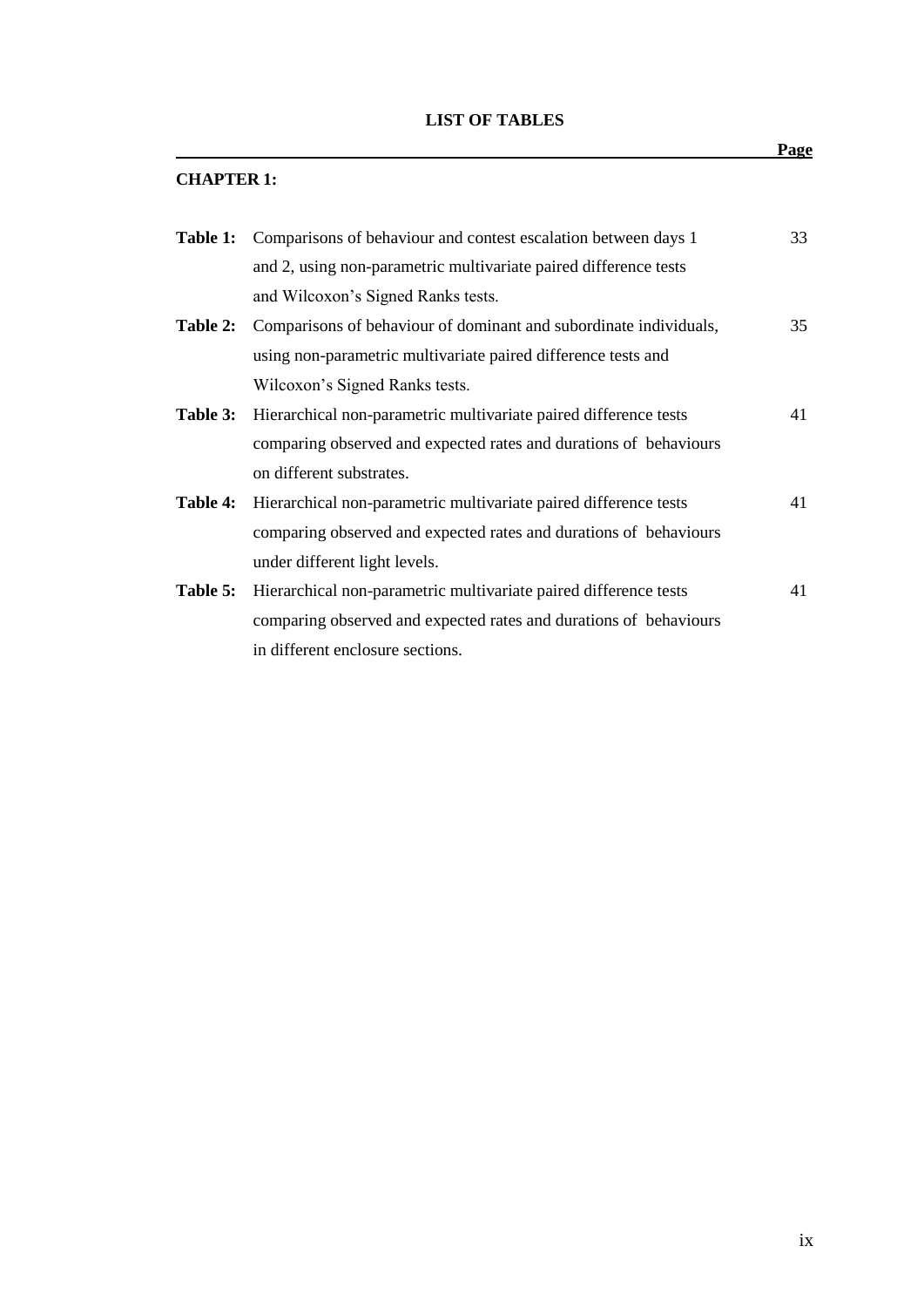#### **LIST OF FIGURES**

### *Page* **CHAPTER 1: Fig. 1:** Mean duration ( $\pm$  95% CI) spent (a) head bobbing and (b) tail waving 34 on each day. **Fig. 2:** Standardised difference between dominants and subordinates in rates 36 of various displays and general behaviours. **Fig. 3:** Standardised difference between dominants and subordinates in duration 36 spent doing various displays and postures. **Fig. 4:** Standardised difference between dominants and subordinates in duration 38 spent doing various movement behaviours. **Fig. 5:** Standardised difference between dominants and subordinates in duration 38 spent on each substrate. **Fig. 6:** Standardised difference between dominants and subordinates in duration 39 spent in each section of the enclosure. **Fig. 7:** Mean ( $\pm$  95% CI) proportion of time dominants and subordinates spent 39 in each section of the enclosure. **Fig. 8:** Mean difference ( $\pm$  95% CI) between observed and expected values of 42 durations spent (a) head bobbing and (b) tail waving on different substrates. **Fig. 9:** Mean difference ( $\pm$  95% CI) between observed and expected values of 43 durations spent (a) head bobbing and (b) tail waving under different light levels. **Fig. 10:** Mean difference ( $\pm$  95% CI) between observed and expected values of 44 durations spent (a) head bobbing and (b) tail waving in different enclosure sections by dominant and subordinate individuals.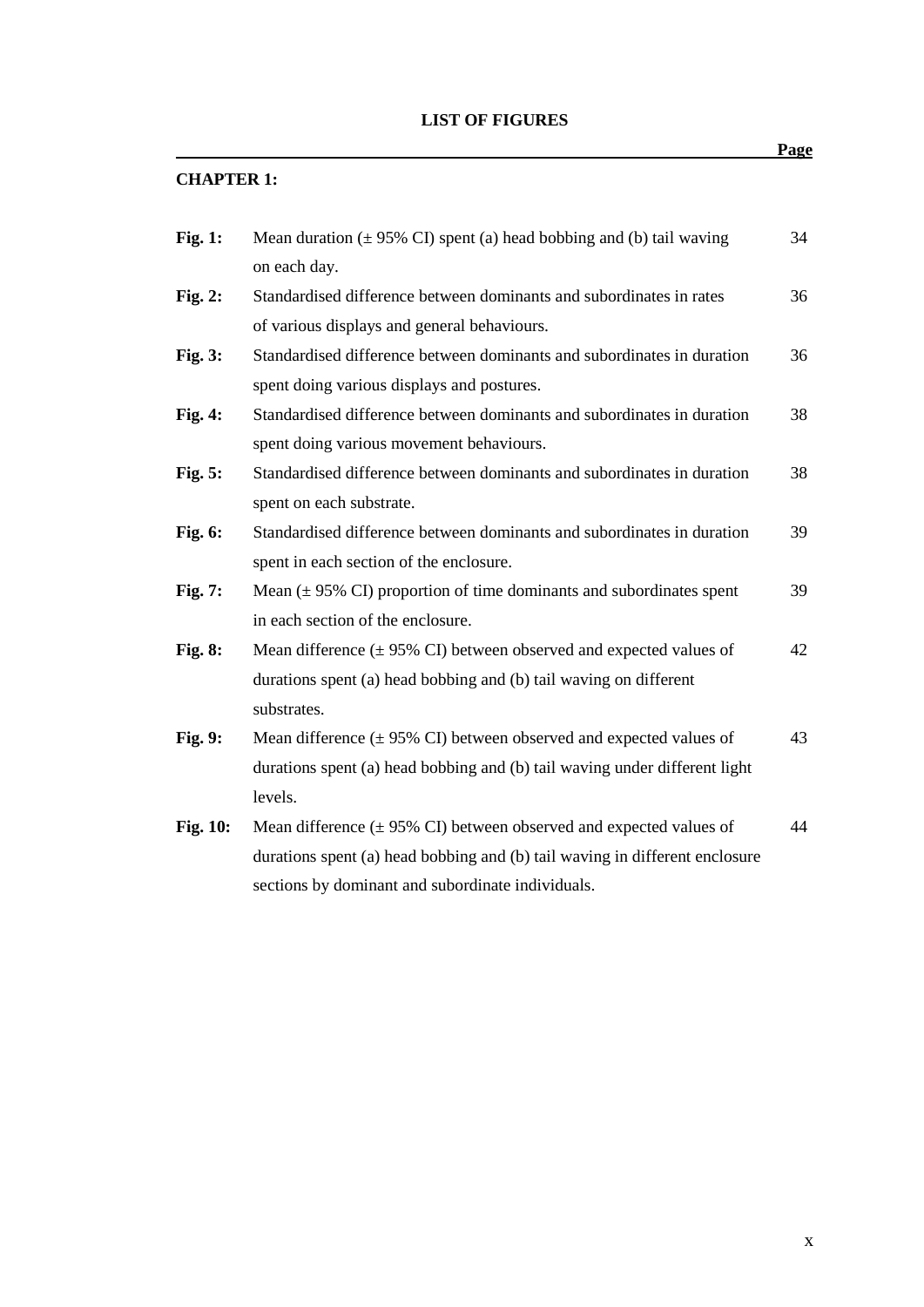#### **CHAPTER 2:**

| Fig. $1:$      | Mean $(\pm 95\% \text{ CI})$ (a) mass, (b) snout-vent-length, and (c) orange patch | 57 |
|----------------|------------------------------------------------------------------------------------|----|
|                | size for dominant and subordinate lizards.                                         |    |
| Fig. $2:$      | Relationship between mass and size of orange patch in male                         | 58 |
|                | C. jarnoldae.                                                                      |    |
| <b>Fig. 3:</b> | Relationship between the standardized difference between opponents                 | 60 |
|                | in mass (calculated as the absolute value of the difference between                |    |
|                | opponents in mass, divided by the average mass of the two individuals)             |    |
|                | and the maximum level of escalation observed on day 1.                             |    |
| Fig. 4:        | Relationship between the standardised difference between opponents                 | 60 |
|                | in mass (calculated as the absolute value of the difference between                |    |
|                | opponents in mass, divided by the average mass of the two individuals)             |    |
|                | and the total number of bite marks sustained by members of a pair over             |    |
|                | the course of the trial.                                                           |    |